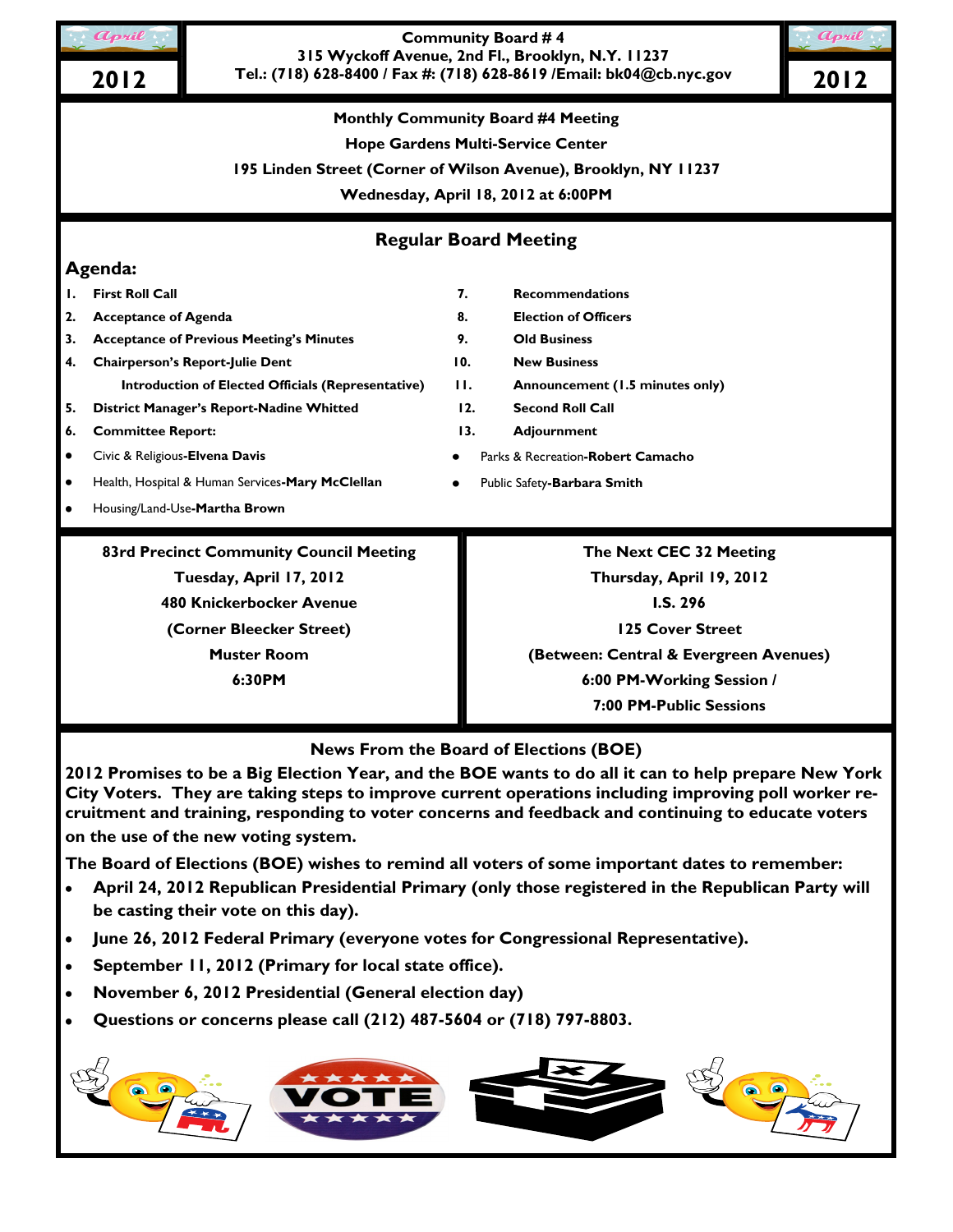| Page 2                                              | <b>Community Board #4</b>                                                                                                                                                                                                                                                                                                                |  |
|-----------------------------------------------------|------------------------------------------------------------------------------------------------------------------------------------------------------------------------------------------------------------------------------------------------------------------------------------------------------------------------------------------|--|
| <b>7th Annual</b><br><b>Community Parade</b>        | BUSHWICK STOMPS OUT BULLYING<br>JOIN OUR MARCH AGAINST BULLYING                                                                                                                                                                                                                                                                          |  |
|                                                     | Date: Thursday, June 7, 2012                                                                                                                                                                                                                                                                                                             |  |
|                                                     | <b>Location: Heckscher Playground</b><br>(Linden St. Bet: Central Ave. & Wilson Ave.)<br>FORMATION: 10AM MARCH:11AM<br><b>Community Barbeque afterwards- Host Location</b><br><b>NEW JERUSALAM UNITED METHODIST CHURCH</b><br>484 KNICKERBOCKER AVE. (bet. Menahan /Bleecker Streets)                                                    |  |
|                                                     | Are Welcome!<br>Schools, Churches, CBO, Day Care, Agencies, Organizations, etc.                                                                                                                                                                                                                                                          |  |
| BELOW. PLEASE RETURN IT AS SOON AS POSSIBLE.<br>AME | ANYONE INTERESTED IN THIS MAGNIFICENT EVENT, PLEASE LET US KNOW BY COMPLETING THE INFORMATION FORM<br>____ Title_                                                                                                                                                                                                                        |  |
|                                                     |                                                                                                                                                                                                                                                                                                                                          |  |
|                                                     | TELEPHONE: FAX: Email: Email:                                                                                                                                                                                                                                                                                                            |  |
|                                                     | To Register or for further information Contact:<br><b>Community Board 4</b><br>315 Wyckoff Ave. 2nd Floor<br>Brooklyn, NY 11237<br>Tel: 718-628-8400 Fax:718-628-8619<br>Email:Bk04@cb.nyc.gov<br>Website: www.nyc.gov/brooklyncb4<br>Chairperson: Julie Dent   Committee Chair: Elvena Davis<br><b>District Manager: Nadine Whitted</b> |  |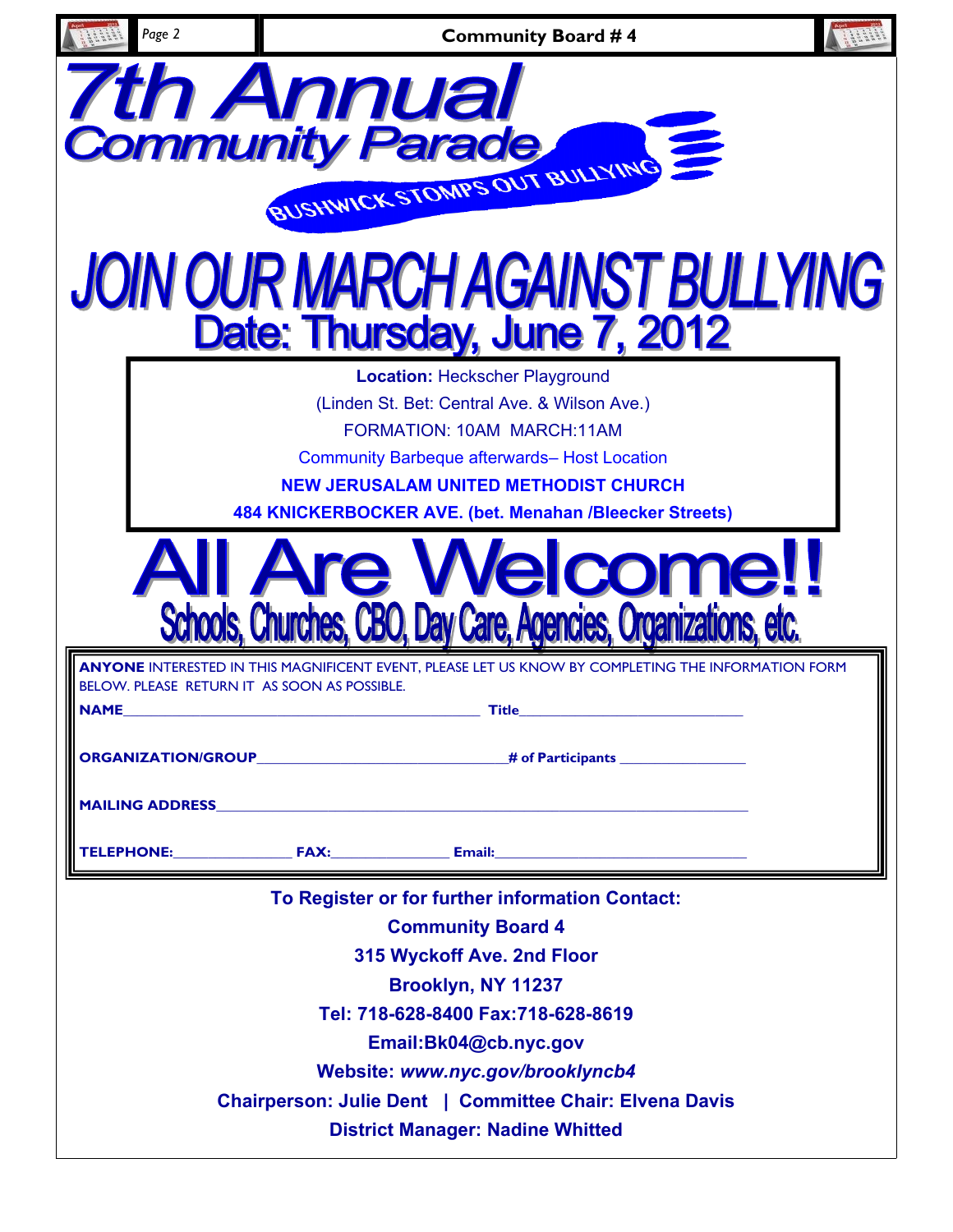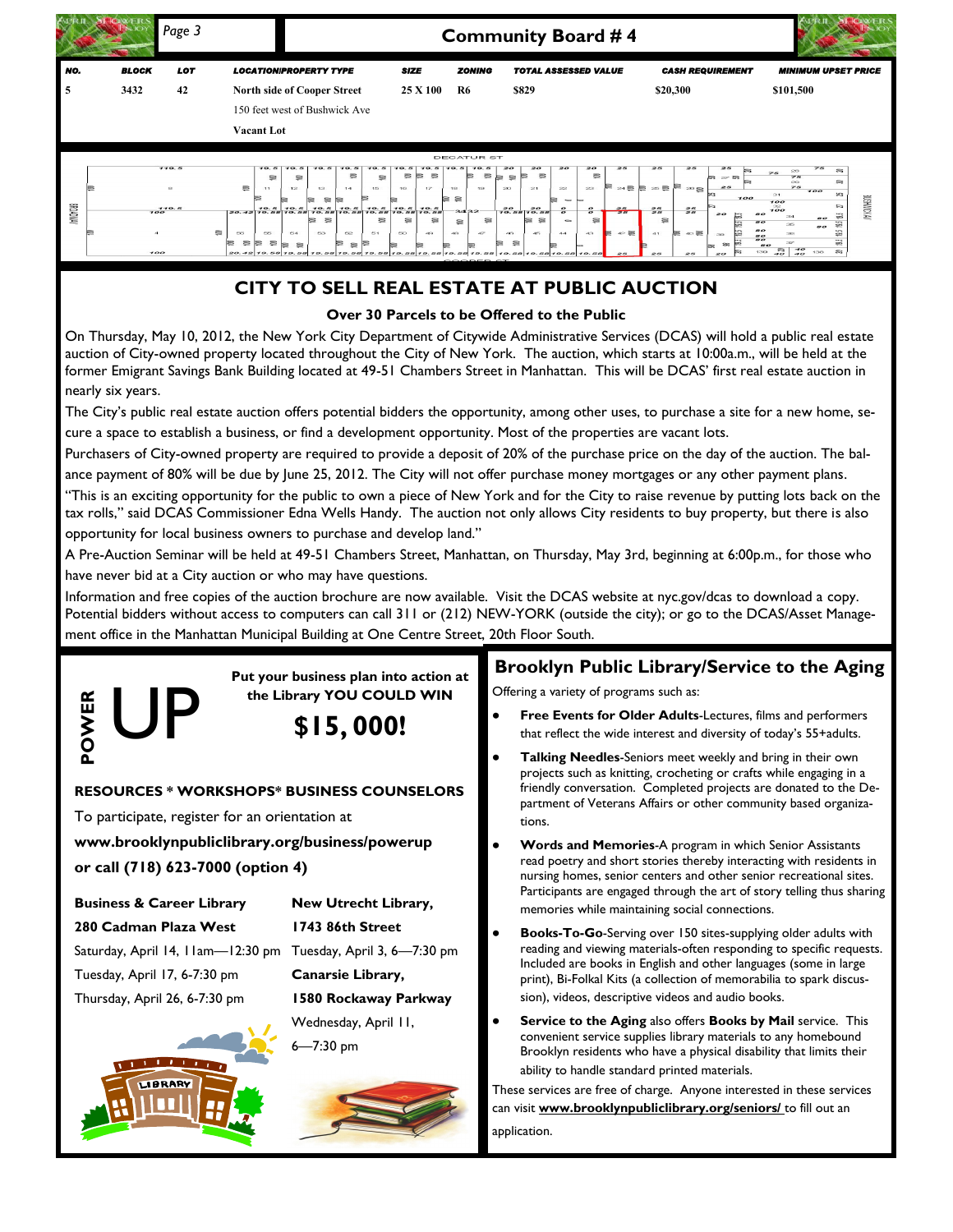



# **CIRCLE of HOPE CANCER FOUNDATION 14TH ANNUAL CARD PARTY & LUNCHEON**

# **Saturday—April 28, 2012**

**1:00pm 5:00pm**

**Donation: \$20.00**

Includes: Lunch, Soda, Cookies, Coffee (Cash Bar)

**Sheepshead Bay Yacht Club 3076 Emmons Avenue Brooklyn, New York**

**For Tickets Please Contact: Anna—(718) 449-7433 Gerri—(718) 845-3683**

Make Checks Payable to: Circle of Hope Cancer Foundation Mail Checks to:

Circle of Hope Cancer Foundation,

1622 East 16 Street

Brooklyn, NY 11229

**All proceeds are donated to** 

**Calvary Hospital's Brooklyn Campus** 

**and Home Hospice Programs**

A Not For Profit Tax Exempt Foundation

—All Donations are Tax Deductible

**The Brooklyn Hospital Center Community Advisory Board Invites You To Its Annual Meeting**

**Tuesday, April 17, 2012 5:30 P.M. to 7:30 P.M.**

**Third Floor Auditorium The Brooklyn Hospital Center 121 DeKalb Avenue, Brooklyn, NY 11201**

**This Meeting Is Open To The Public RSVP: Beryl Williams-Augustin brw9025 @nyp.org (718) 250-8344**

# **CIRCLE of HOPE CANCER FOUNDATION WHEN A LOVED ONE IS ILL KNOW YOUR OPTIONS AND BENEFITS KNOWLEDGE IS POWER**

Experience clinicians from Calvary Hospital and Calvary @ Home will review benefits of comprehensive care, care options, as well as private and public insurance entitlements for people with advanced illness. Speakers:

- Nancy S. D'Agostino, RN, MSN Vice President, Community Patient Services, Calvary @ Home
- Patricia Caffrey, RN, MSN, Administrator, Brooklyn Satellite, Calvary Hospital

**Please Join Us** 

**Open to the Community—No Charge Wednesday, May 2, 2012 7:00pm Good Shepherd Catholic Club 1884 Stuart Street (Corner of Fillmore Avenue) Brooklyn, NY 11229**

# **For more inforation please contact Gerri—(718) 845-3683**

The Bushwick Community Partnership **Presents** Foster Parent Informational Event Help Build Your Community & Learn how to become a Foster Parent **Monday, April 23, 2012 Wyckoff Heights Medical Center 374 Stockholm Street 5th Floor Conference Room (A, B and C) 6p.m.—8p.m.** Please RSVP to **Andre Lucy @ (718) 237-9865** to confirm your attendance *Website: www.buildingcpi.org*